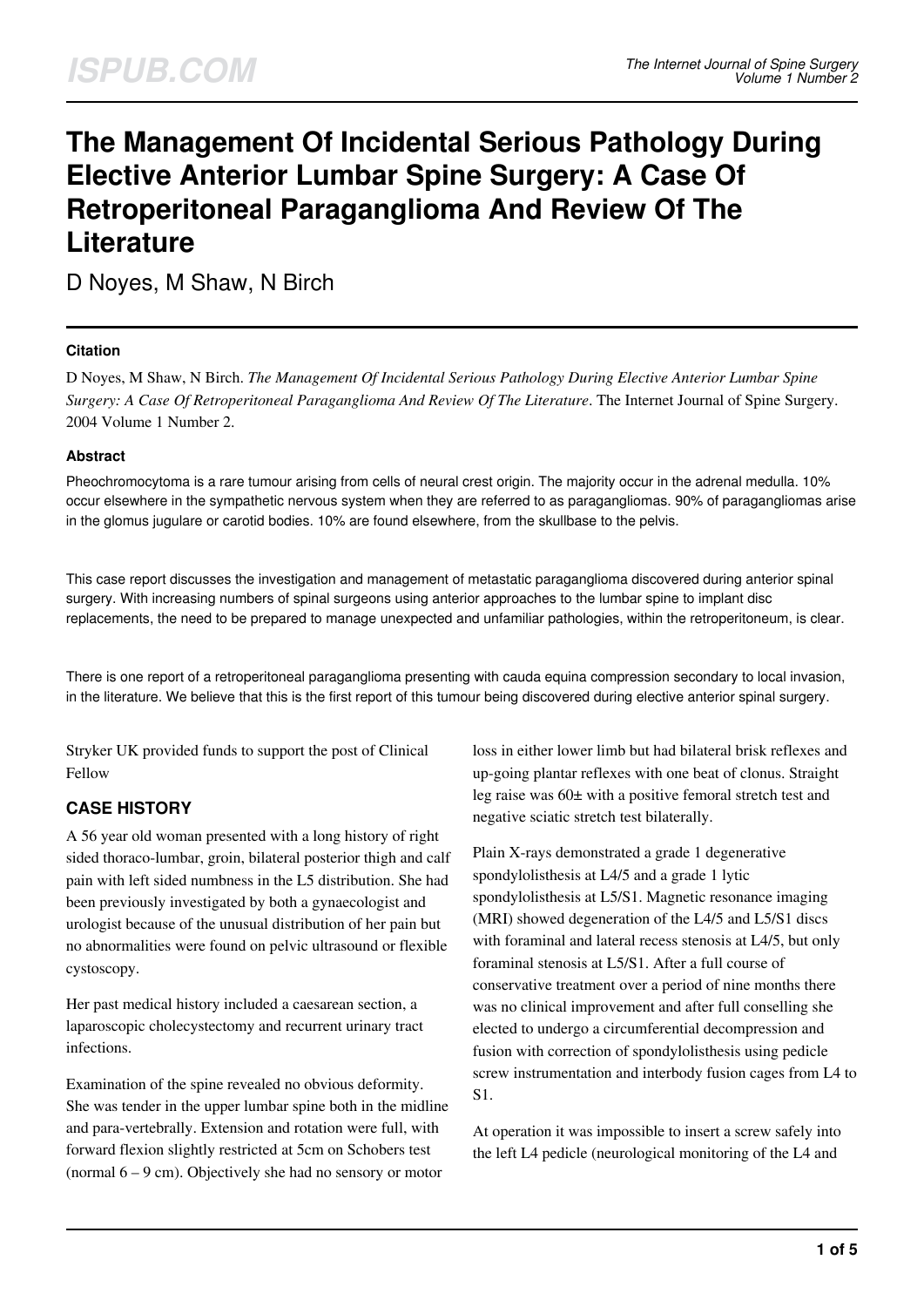L5 roots demonstrated a pedicle breach that could not be safely revised) so the instrumentation was extended to L3, but the fusion limited to L4/5 and L5/S1. The plan would be to remove the metalwork electively a year after surgery when the fusion mass was solid. During the retroperitoneal exposure of the lower lumbar spine the soft tissues in the gutter between the spinal column and psoas muscle at L4/5 were found to be matted down and contained several enlarged rubbery lymph nodes. There was obvious inflammation of the belly of the psoas muscle itself extending over a 3cm distance. Two of the lymph nodes were biopsied. Palpation of the remainder of the para-aortic chain revealed some softer nodes more proximally distal to the origin of the renal arteries. Tricortical iliac crest graft was harvested and used for the interbody fusion instead of cages because of concerns that the enlarged nodes might represent a possible infective process given her previous urological history.

Her post-operative recovery was uncomplicated and she was discharged to home eight days after surgery in a custombuilt thoraco-lumbar spinal orthosis (TLSO). The TLSO was worn for three months after surgery during the first part of her rehabilitation programme. She weaned out of the brace between twelve and sixteen weeks after operation at which time she returned to work. One year after surgery she had made a complete clinical recovery with full resolution of her pre-operative symptoms and x-rays showed a solid fusion at both levels. Her Low Back Outcome Score (maximum 75) rose from 43 pre-operatively to 71 at the twelve month follow-up.

Histological analysis of the biopsy specimens showed paraganglioma in both nodes. Symptomatically and clinically there was no suggestion that this was a secretory tumour. She went on to be investigated radiologically and biochemically.

Computed axial tomography (CT) scan showed para-aortic lymphadenopathy extending from the adrenal glands to the lower border of the kidneys. The largest node measured 15mm. The lungs, liver spleen and kidneys were normal and there was no thoracic lymphadenopathy. 123I-Metaiodebenzyl-guanidine (MIBG) scan showed no focus of increased uptake anywhere in the paraspinal tissues from skull-base to pelvis. Twenty-four hour urinary vanillimandelic acid (VMA) and catecholamine assays were within the normal range. Initial urinary 5 hydroxyindoleacetic acid (5-HIAA) was elevated but this

was thought to be due to the patients' daily consumption of one banana (5-HIAA levels can be elevated by the consumption of bananas, avocado pears, kiwi fruit, tomatoes, walnuts, pineapples and cough medications). Subsequent testing when she had eaten no fruit for three days showed normal urinary levels of 5-HIAA.

The patient was referred to an urological surgeon with wide experience of managing retroperitoneal malignancy for radical retroperitoneal lymphadenectomy.

Histopathological analysis of the tissue removed confirmed the diagnosis of multifocal extra-adrenal paragangliomas. Local infiltration was seen in the resection specimens and the surgical margins were positive indicating the malignant nature of the condition. However, the mitotic activity within the lesions was low implying a slow growth rate.

Post-operative CT scans initially showed no evidence of residual or recurrent disease in the retroperitoneum or liver. An oncology opinion was sought with regard to adjuvant therapy. It was decided on balance that chemotherapy and / or radiotherapy was likely to produce little benefit with a high risk of damaging side effects. CT surveillance was instituted at three monthly intervals. She subsequently developed liver metastases although there was no evidence of secretory activity. At the time of writing, twenty months after surgery, she remains clinically well with no symptoms from her disease.

## **DISCUSSION**

With the burgeoning popularity of lumbar spinal arthroplasty, more spine surgeons will use an anterior approach to the lumbar spine with increasing frequency. This is an area that is unfamiliar to many of them and the sorts of pathologies encountered in the paraspinal tissues are usually outside of their experience and training. It is therefore important that spinal surgeons are aware of the clinical approach required to adequately investigate and treat patients in who unexpected pathology is discovered in the retroperitoneum.

The paraganglion system is formed by cells originating from the neural crest and is found throughout the body. These specialised cells store catecholamines within their cytoplasm. The majority of these cells are found in the medulla of the adrenal glands.

Tumours arising in the adrenal medulla are termed pheochromocytomas and extra-adrenal tumours are called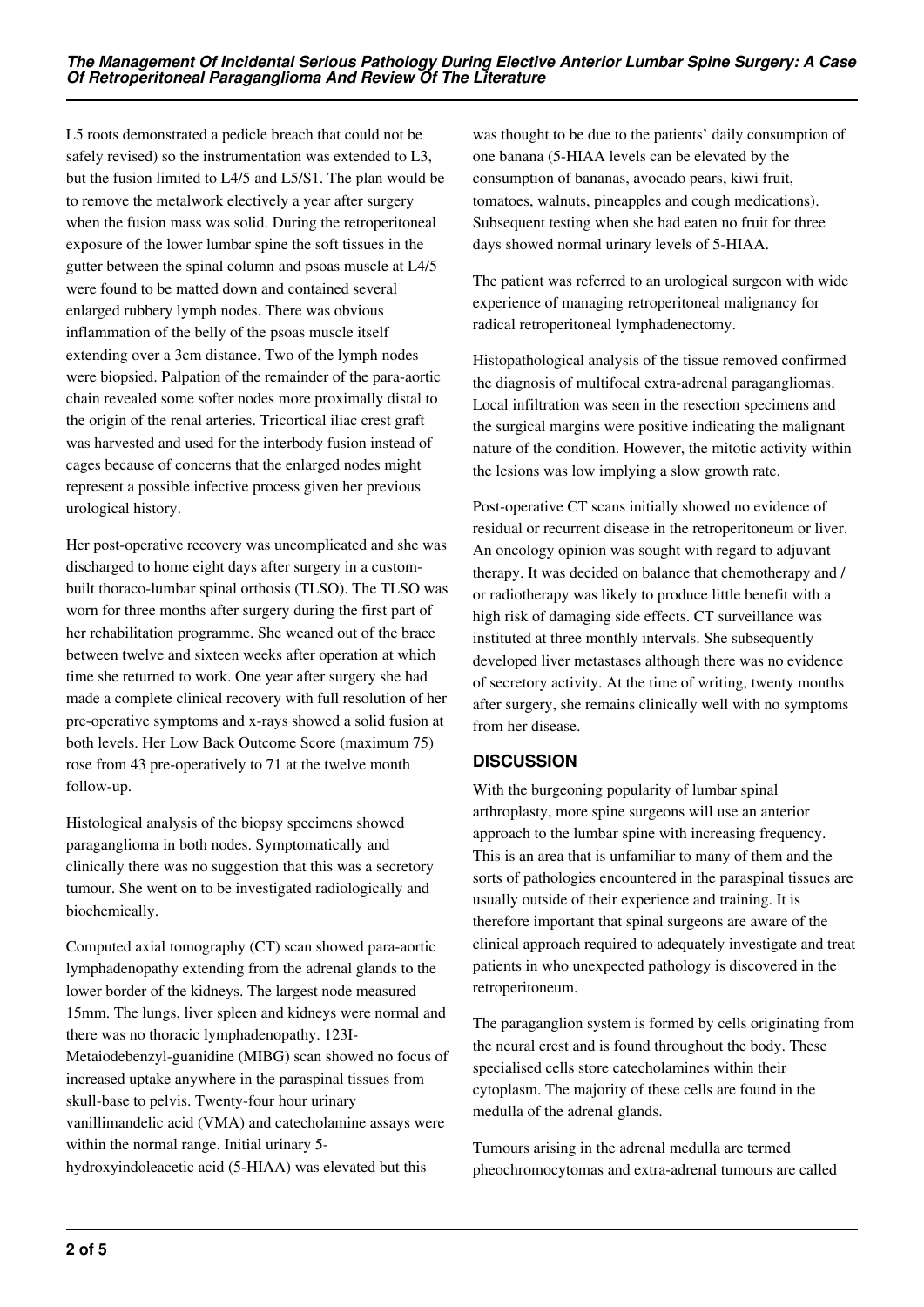paragangliomas  $\binom{3}{3, 17}$ .

Paragangliomas occur in many sites such as the larynx, thyroid gland, glomus jugulare, carotid body, lung, mediastinum, duodenum, and para-aortic and retroperitoneal regions. There have been several reports of primary lumbar and thoracic spinal involvement  $(2, 4, 5, 7, 8, 12, 20)$ , and a single report of symptomatic paraganglioma of the cervical spine  $_{(1)}$ ). The majority of paragangliomas (90%) arise in the carotid bodies or glomus jugulare and can be considered as chemodectomas  $\binom{6}{6}$ ,  $\binom{8}{10}$ .

Unlike pheochromocytomas, extra-adrenal paragangliomas typically produce no symptoms related to excess hormone or catecholamine production. In patients with secretory tumours the most frequent complaints are headache, sweating, tachycardia or palpitations, chest pain, dyspnoea, and nausea  $\left($ <sub>s</sub> $\right)$ . Our patient had no symptoms or signs attributable to her extra-adrenal paraganglioma.

Most paraganglia tumours occur as sporadic unilateral adrenal lesions (pheochromocytomas) but the occurrence of multicentric or familial disease has been reported. Two pheochromocytoma/paraganglioma associated cancer syndromes are multiple endocrine neoplasia type 2 (MEN-2) syndrome and von Hippel-Lindau disease  $_{13}$ ).

Retroperitoneal tumours are divided into adrenal (80-90%) and extra-adrenal (10-20%) paragangliomas. Presenting symptoms of patients with retroperitoneal paragangliomas may be back pain or a palpable mass. However, in our case there was sufficient pathology in the two level spondylolisthesis to account for the pre-operative symptoms and the paragangliomas were therefore considered to be asymptomatic pre-operatively. Around 10% will have distant metastases at diagnosis; between 25-60% have functional tumours with symptoms and signs of excessive norepinephrine release. The metastatic potential of retroperitoneal paraganglioma ranges from 20-42%. Retroperitoneal paragangliomas tend to be aggressive, can present with synchronous or metachronous metastases and frequently have bulky tumours  $\binom{16}{16}$ .

Oncological treatment of paragangliomas is disappointing as these tumours are relatively radio- and chemo-resistant  $\binom{10}{10}$  $_{15}$ ) and surgical excision of all involved tissues is the mainstay of treatment. However, the uptake of MIBG has been successfully exploited as a non-surgical treatment in patients with metastatic disease  $\binom{18}{18}$ . In our patient, the

asymptomatic nature of the disease and toxicity of the potential therapeutic agents meant that chemotherapy was deemed inappropriate. Likewise, a therapeutic dose of radiotherapy to the involved areas would have produced considerable morbidity and was not justified. MIBG therapy was precluded by the non-uptake by the tumour.

CT and MRI, play a major role in detecting paragangliomas before surgery, and provide the best anatomical information. These techniques, however, can fail to detect tumours at sites of previous surgery or locate extra-adrenal tumours. MIBG scintigraphy may detect tumours arising in unusual or unexpected locations. In patients with recurrent disease who are more likely to have malignant and extra-adrenal tumours, MIBG scintigraphy may be the best initial investigation  $(1, 1, 1)$  $_{19}$ ).

Extra-adrenal paragangliomas have distinctive histological features and resemble the normal adrenal gland: a highly vascular uniform proliferation of round or polygonal cells arranged in compact Zellballen  $(_{9})$ . The correlation between histological features such as nuclear atypia and mitotic rate and disease activity is poor, and therefore using histological features to predict metastatic potential is unreliable  $_{16}$ ).

While local recurrence following incomplete resection is not uncommon, the metastatic potential of these tumours is unclear. Different definitions of malignancy may have led to the wide range of malignancy incidence reported in the literature (3-71%)  $_{14}$ ). Identification of distant metastasis e.g. to bone, liver, lung and lymph nodes is the only absolute indicator of malignancy  $\binom{10}{10}$ . Therefore, because of the difficulty in confirming malignancy before the discovery of metastases, all paragangliomas should be regarded as potentially malignant.

## **CONCLUSIONS**

For the increasing number of spinal surgeons who routinely perform anterior approaches to the lumbar spine, this case highlights the need to manage incidental retroperitoneal pathologies appropriately. Abnormal masses must be safely biopsied and the initial planned procedure modified appropriately. In this case there was a possibility that there was an infective process causing the lymph node changes. We took the decision to abandon the planned Carbon UltraPEK interbody cages and bone graft substitute fusion, and used an uninstrumented tricortical iliac crest graft technique.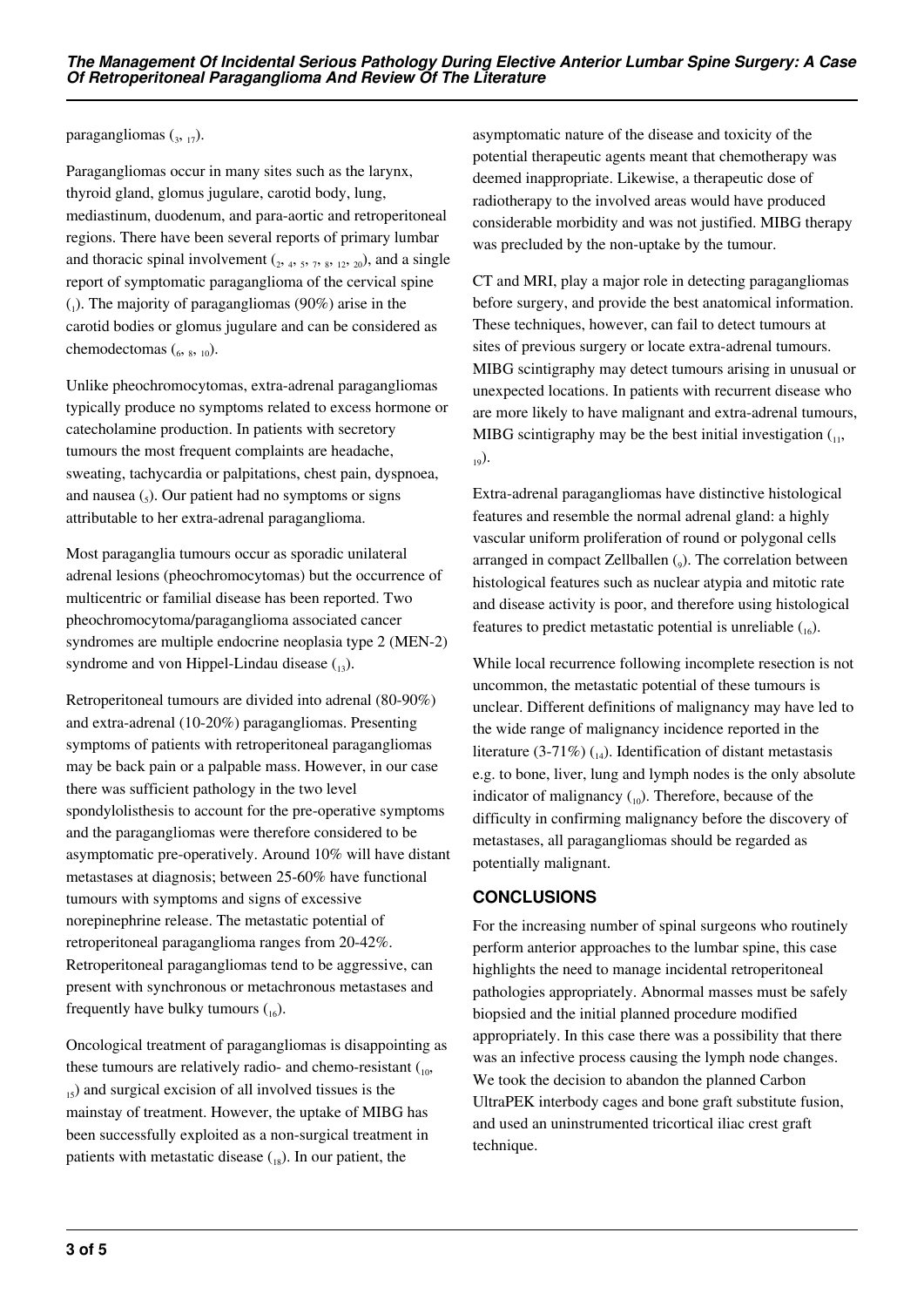Prompt histological analysis is required, followed by appropriate staging investigations, in order to make a timely specialist referral for definitive surgical treatment.

### **ACKNOWLEDGEMENTS**

We would like to acknowledge and thank Stryker UK for their support of Mr. Shaw and Mr. Noyes' post as a Clinical Fellow.

## **CORRESPONDENCE TO**

Nick C. Birch FRCS (Orth) Tel: +44 1604 885004 Fax: +44 1604 885004 E-mail: nickbirch@doctors.org.uk

#### **References**

1. Blades D, Hardy R, Cohen M. Cervical paraganglioma with subsequent intracranial and intraspinal metastases. J Neurosurg. 1991;75:320-323.

2. Bozkurt G, Ziyal I M, Akbay A, et al. Cauda-filar paraganglioma with 'silk cocoon' appearance on spinal angiography. Acta Nurochirugica. 2005; 147 (1): 99 - 100 3. Chatal J. Can we agree on the best imaging procedure(s) for localization of pheochromocytomas? J Nucl Med. 1993;34(2):180-181.

4. Ciapetta P, Perrino G, Albrizio M. Functionless nonchromaffin retroperitoneal paraganglioma causing cauda equine compression. Acta Neurochir (Wien). 1980;53(3-4):181-186.

5. Gallivan MVE, Chun B, Rowden G, et al. Intrathoracic paravertebral malignant paraganglioma. Arch Pathol Lab Med. 1980;104:46-51.

6. Grimley PM, Glenner GG. Histology and ultrastructure of carotid body paragangliomas. Cancer. 1967;20:1473-1488. 7. Houten JK, Babu RP, Miller DC. Thoracic paraganglioma presenting with spinal cord compression and metastases. J Spinal Disord Tech. 2002;15:319-323.

8. Jeffs GJ, Yin Foo Lee G, Tse-Hwai Wong G. Functioning paraganglioma of the thoracic spine: case report.

Neurosurgery. 2003;53(4):992-994.

9. Kliewer KE, Cochran AJ. A review of the histology, ultrastructure, immunohistology, and molecular biology of extra-adrenal paragangliomas. Arch Pathol Lab Med. 1989;113:1209-18.

10. Lamy AL, Fradet GJ, Luoma A, et al. Anterior and middle mediastinum paraganglioma: complete resection is the treatment of choice. Ann Thorac Surg. 1994;57:246-248. 11. Maurea S, Cuocolo A, Reynolds JC, et al. Iodine-131- Metaiodobenzylguanidine scintigraphy in paragangliomas: comparison with CT and MRI. J Nucl Med. 1993;34:173-179.

12. Naim-ur-Rahman, Saddiq S, Jamjoom ZA. Paraganglioma of the cauda equina: a case report and review of the literature. Br J Neurosurg. 1991;5(4):409-415. 13. Neumann HPH, Berger DP, Sigmund G, et al. Pheochromocytomas, multiple endocrine neoplasia type 2, and von Hippel-Lindau disease N Engl J Med. 1993;329(21):1531-1538

14. Noorda RJP, Wuisman PIJM, Kummer AJ, et al. Nonfunctioning malignant paraganglioma of the posterior mediastinum with spinal cord compression. Spine 1996;21(14):1703-1709.

15. Ogawa J,Inoue H, Koide S, et al. Functioning paraganglioma in the posterior mediastinum. Ann Thorac Surg. 1982;33:507-510.

16. Patel SR, Winchester DJ, Benjamin RS. A 15-year experience with chemotherapy of patients with paraganglioma. Cancer. 1995;76(8):1476-1480. 17. Pick L. Das ganglioma embryonale sympatheticum (sympathoma embryonale) eine bösartige Geschwulsform des sympathetichen nervensyatem. Verhandl Berl Klin Wchnsch. 1912;49:16-22.

18. Sisson JC, Shapiro B, Beierwaltes WH. Radiopharmeceutical treatment of malignant pheochromocytoma. J Nucl Med. 1984;24:197-206. 19. Smit AJ, Van Essen LH, Hollema H, et al. Meta- [I-131]Iodobenzylguanidine uptake in a nonsecreting paraganglioma. J Nucl Med. 1984;25:984-986. 20. Sonneland PRL, Scheithauer BW, Lechago J, et al. Paraganglioma of the cauda equina region. Cancer 1986;58:1720-35.